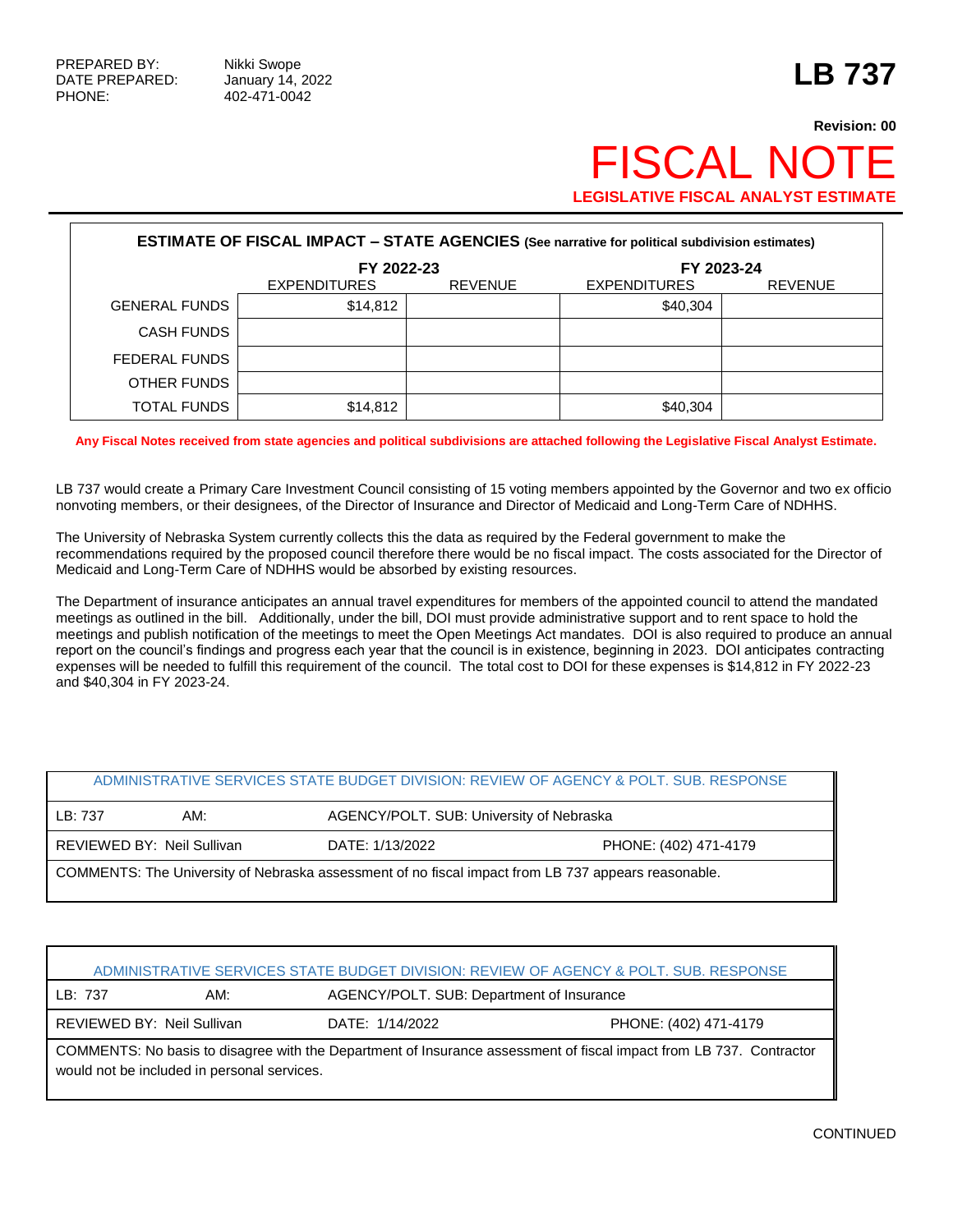|         |                            |                                                         | ADMINISTRATIVE SERVICES STATE BUDGET DIVISION: REVIEW OF AGENCY & POLT. SUB. RESPONSE                              |
|---------|----------------------------|---------------------------------------------------------|--------------------------------------------------------------------------------------------------------------------|
| LB: 737 | AM:                        | AGENCY/POLT. SUB: Department of Administrative Services |                                                                                                                    |
|         | REVIEWED BY: Neil Sullivan | DATE: 1/14/2022                                         | PHONE: (402) 471-4179                                                                                              |
|         |                            |                                                         | COMMENTS: The Department of Administrative Services assessment of no fiscal impact from LB 737 appears reasonable. |

# ADMINISTRATIVE SERVICES STATE BUDGET DIVISION: REVIEW OF AGENCY & POLT. SUB. RESPONSE

| LB: 737     | AM:                        |                                                                                                        | AGENCY/POLT. SUB: Department of Health & Human Services |  |  |
|-------------|----------------------------|--------------------------------------------------------------------------------------------------------|---------------------------------------------------------|--|--|
|             | REVIEWED BY: Neil Sullivan | DATE: 1/13/2022                                                                                        | PHONE: (402) 471-4179                                   |  |  |
| reasonable. |                            | COMMENTS: The Department of Health & Human Services assessment of no fiscal impact from LB 737 appears |                                                         |  |  |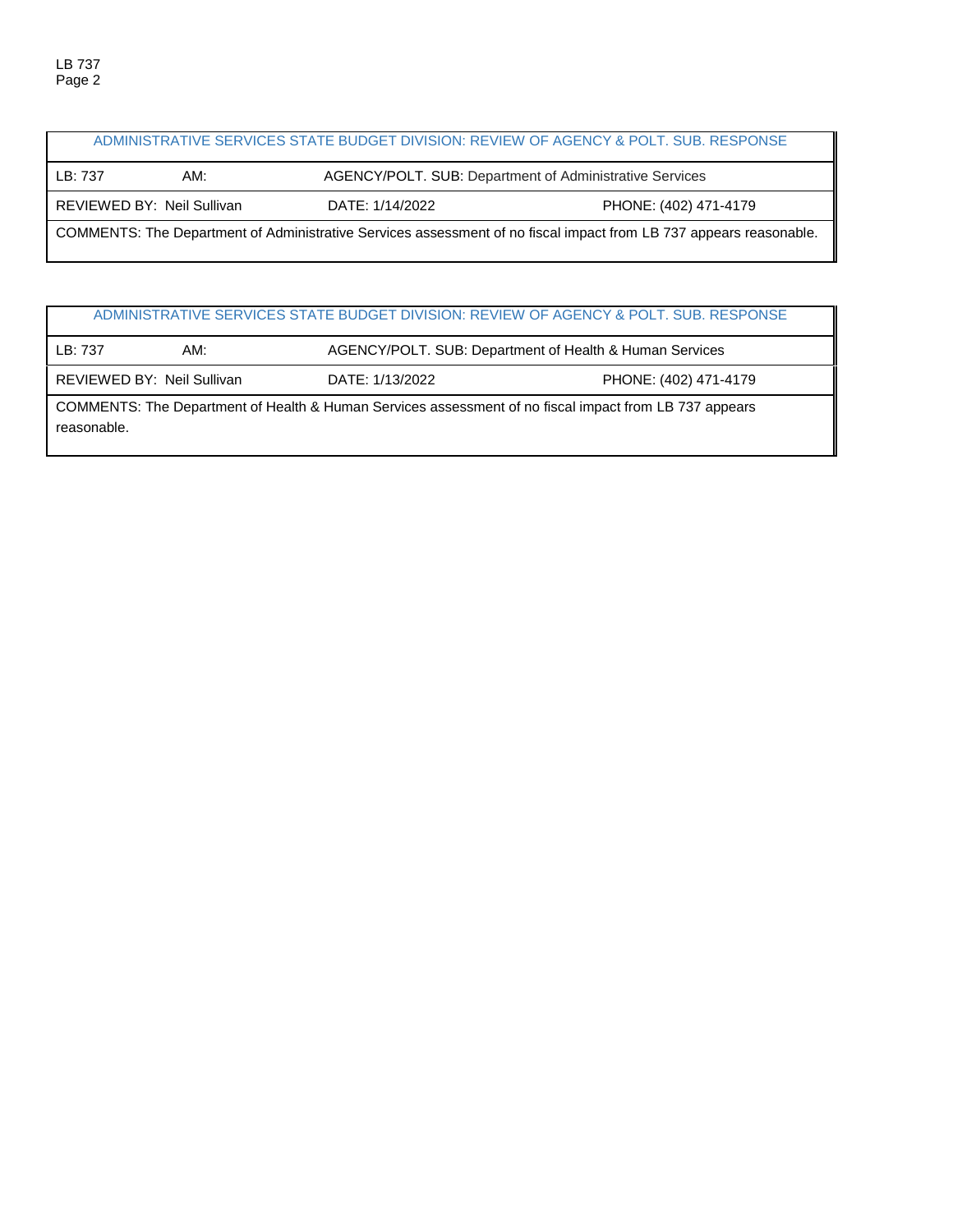FEDERAL FUNDS 0.00

OTHER FUNDS 0.00

Personal Services:

------------------------------

------------------------------

### **LB (1) 0737 Adopt the Primary Care Investment Act FISCAL NOTE** State Agency OR Political Subdivision Name:(2) **University of Nebraska System** Prepared by:(3) **Chris Kabourek** Date Prepared:(4) **01/12/2022** Phone:(5) **(402) 472-7102 ESTIMATE PROVIDED BY STATE AGENCY OR POLITICAL SUBDIVISION FY 2022-23 -------------------- FY 2023-24 -------------------- EXPENDITURES REVENUE** GENERAL FUNDS 0.00 --------------------------- 0.00 ------------------------------ CASH FUNDS 0.00 0.00 **EXPENDITURES REVENUE** 0.00 ------------------------------ 0.00 ------------------------------ 0.00 0.00

|                                 | ------------------------------- | ------------------------------- | ------------------------------- | ------------------------------- |
|---------------------------------|---------------------------------|---------------------------------|---------------------------------|---------------------------------|
| <b>TOTAL FUNDS</b>              | 0.00                            | 0.00                            | 0.00                            | 0.00                            |
| <b>Explanation of Estimate:</b> | ------------------------------- | ------------------------------- | ------------------------------- | ------------------------------  |
|                                 |                                 |                                 |                                 |                                 |

------------------------------

 0.00 ------------------------------ ------------------------------

 0.00 ------------------------------

0.00

0.00

**LB 737 would form a group called the Primary Care Investment Council that will use data that is already required to be submitted to the Federal government to make recommendations. There are no additional requirements for the University of Nebraska System as a result of LB 737 therefore there is no fiscal impact.**

## **BREAKDOWN BY MAJOR OBJECTS OF EXPENDITURE**

| Personal Services.   |           |                            |                     |                     |
|----------------------|-----------|----------------------------|---------------------|---------------------|
|                      |           | <b>NUMBER OF POSITIONS</b> | 2022-23             | 2023-24             |
| POSITION TITLE       | $22 - 23$ | $23 - 24$                  | <b>EXPENDITURES</b> | <b>EXPENDITURES</b> |
|                      | 0         | 0                          |                     |                     |
|                      | 0         | 0                          |                     |                     |
|                      |           |                            |                     |                     |
|                      |           |                            |                     |                     |
|                      |           |                            |                     |                     |
|                      |           |                            |                     |                     |
|                      |           |                            |                     |                     |
| Capital improvements |           |                            |                     |                     |
|                      |           |                            |                     |                     |

------------------------------

 0.00 ------------------------------

0.00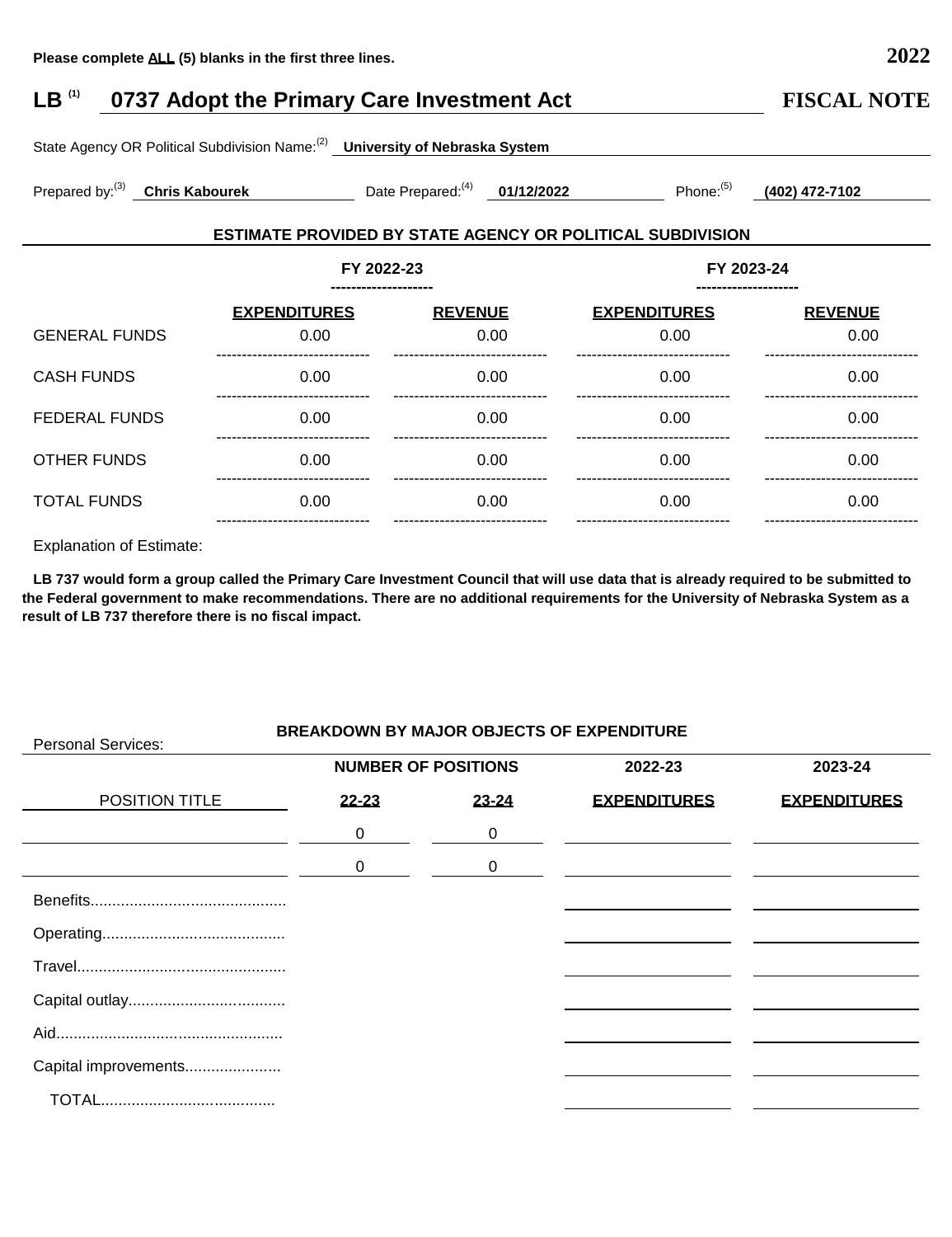**Please complete ALL (5) blanks in the first three lines. 2022**

| LB(1)<br>737                    |                                                 |                                                                   |                     |            | <b>FISCAL NOTE</b> |
|---------------------------------|-------------------------------------------------|-------------------------------------------------------------------|---------------------|------------|--------------------|
|                                 | State Agency OR Political Subdivision Name: (2) | Nebraska Department of Insurance                                  |                     |            |                    |
| Prepared by: (3) Seth J. Felton |                                                 | Date Prepared: (4) 1-10-2022                                      |                     | Phone: (5) | (402) 471-4650     |
|                                 |                                                 | <b>ESTIMATE PROVIDED BY STATE AGENCY OR POLITICAL SUBDIVISION</b> |                     |            |                    |
|                                 |                                                 | FY 2022-23                                                        |                     | FY 2023-24 |                    |
|                                 | <b>EXPENDITURES</b>                             | <b>REVENUE</b>                                                    | <b>EXPENDITURES</b> |            | <b>REVENUE</b>     |
| <b>GENERAL FUNDS</b>            | \$14,812                                        |                                                                   | \$40,304            |            |                    |
| <b>CASH FUNDS</b>               |                                                 |                                                                   |                     |            |                    |
| <b>FEDERAL FUNDS</b>            |                                                 |                                                                   |                     |            |                    |
| <b>OTHER FUNDS</b>              |                                                 |                                                                   |                     |            |                    |
| <b>TOTAL FUNDS</b>              | \$14,812                                        |                                                                   | \$40,304            |            |                    |

**Explanation of Estimate:**

LB 737 creates a 15-member council on primary care investment. Members of the council are entitled to be reimbursed for their actual and necessary expenses as provided in Neb. Rev. Stat. §§ 81-1174 to 81-1177. The council must meet at least once per year, beginning with an organizational meeting in October 2022. Presuming that the council meets three times per fiscal year (particularly in its first two years of existence as it works to fulfill its mandate) and that half of its members will incur travel and/or lodging expenses in attending the meetings, those members will likely each incur average expenses of \$200 per meeting, for a total of \$1,600 per meeting (assuming 8 of the 15 incur reimbursable expenses for lodging in Lincoln plus mileage at the current rate of 58.5 cents per mile). The resulting total expenditure per fiscal year would be \$4,800.

As no funding source is provided in the bill, it is assumed that General Fund appropriations would be necessary to pay the reimbursable expenses of the council members.

Under the bill, DOI must provide administrative support to the council. Because the council appears to meet the definition of a public body under the Open Meetings Act (Neb. Rev. Stat. §§ 84-1407 et seq.), DOI assumes that administrative support to the council will include arranging for meeting space for council meetings and providing public notice of each meeting and other tasks required to ensure compliance with the Open Meetings Act. DOI estimates that such administrative support will require 10 hours of staff time per month. 9 months of staff time is included in the FY 22-23 estimate, with 12 months of staff time included in the FY 23-24 estimate.

Rental of meeting space to accommodate attendance by the public may be necessary as well given space limitations at the DOI's office, the cost of which is estimated at \$250 per meeting, for a total of \$750 assuming three meetings a year. Lastly, publishing notice of council meetings in a newspaper of general circulation would likely cost approximately \$600 per meeting, for a total of \$1,800 assuming three meetings a year.

DOI must also produce an annual report on the council's findings and progress each year that the council is in existence, beginning in 2023. DOI anticipates contracted analysis and reporting will be necessary to fulfill the requirements of the council. DOI estimates 80 hours of contractor time per annual report may be needed. Assuming a contractor rate of \$300 per hour, the annual cost for the report is estimated to be \$24,000.

As no funding source is provided in the bill for the above duties and expenses, it is assumed that General Fund appropriations would be necessary to pay the expenses incurred.

 $\mathcal{L}_\mathcal{L} = \{ \mathcal{L}_\mathcal{L} = \{ \mathcal{L}_\mathcal{L} = \{ \mathcal{L}_\mathcal{L} = \{ \mathcal{L}_\mathcal{L} = \{ \mathcal{L}_\mathcal{L} = \{ \mathcal{L}_\mathcal{L} = \{ \mathcal{L}_\mathcal{L} = \{ \mathcal{L}_\mathcal{L} = \{ \mathcal{L}_\mathcal{L} = \{ \mathcal{L}_\mathcal{L} = \{ \mathcal{L}_\mathcal{L} = \{ \mathcal{L}_\mathcal{L} = \{ \mathcal{L}_\mathcal{L} = \{ \mathcal{L}_\mathcal{$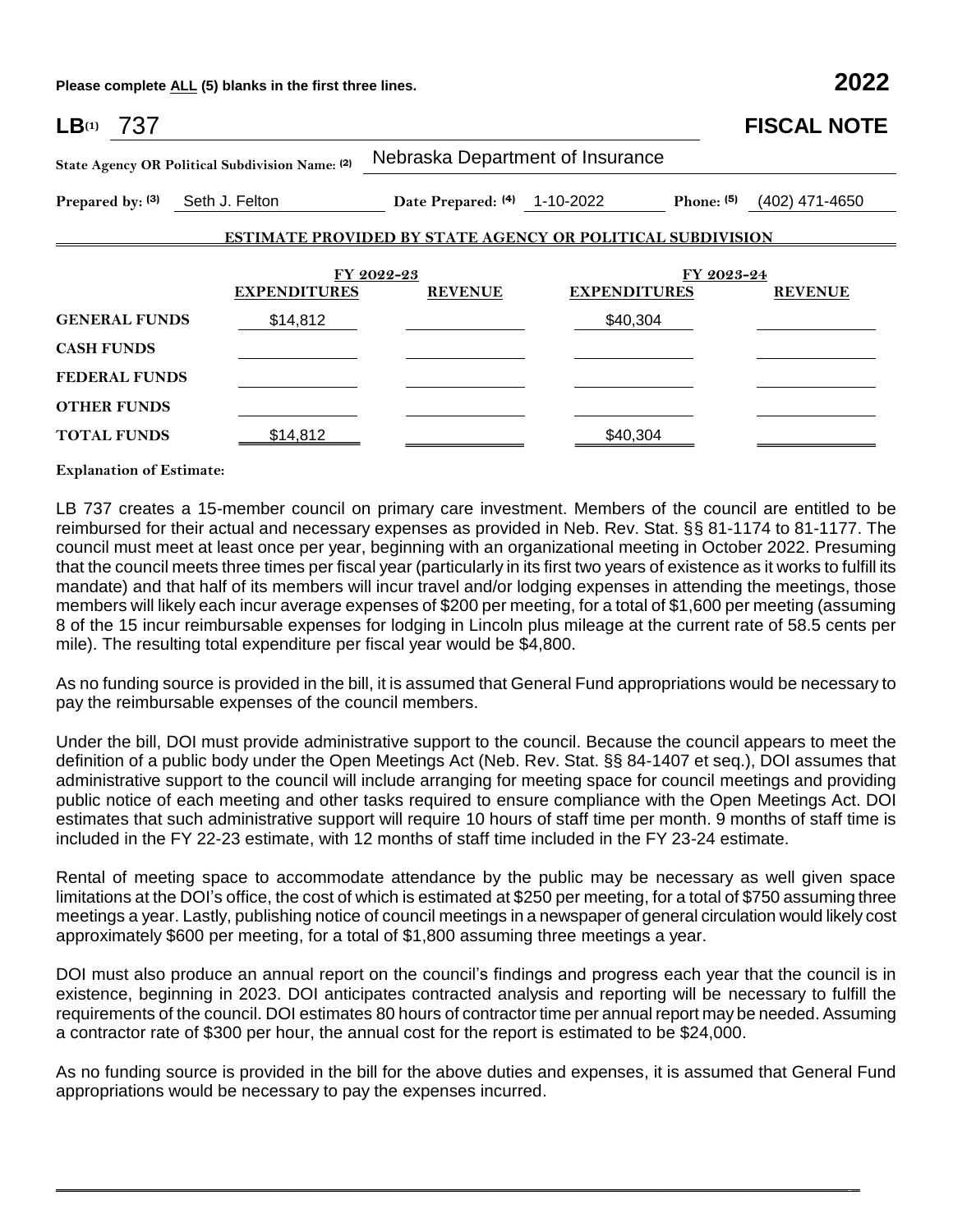# **BREAKDOWN BY MAJOR OBJECTS OF EXPENDITURE**

| <b>Personal Services:</b>  |           |                                     |                                |                                |
|----------------------------|-----------|-------------------------------------|--------------------------------|--------------------------------|
| <b>POSITION TITLE</b>      | $22 - 23$ | <b>NUMBER OF POSITIONS</b><br>23-24 | 2022-23<br><b>EXPENDITURES</b> | 2023-24<br><b>EXPENDITURES</b> |
| Contractor                 |           |                                     |                                | \$24,000                       |
| DOI administrative support |           |                                     | \$6,480                        | \$7,776                        |
|                            |           |                                     | \$982                          | \$1,178                        |
|                            |           |                                     | \$2,550                        | \$2,550                        |
|                            |           |                                     | \$4,800                        | \$4,800                        |
|                            |           |                                     |                                |                                |
|                            |           |                                     |                                |                                |
|                            |           |                                     |                                |                                |
|                            |           |                                     | \$14,812                       | \$40.304                       |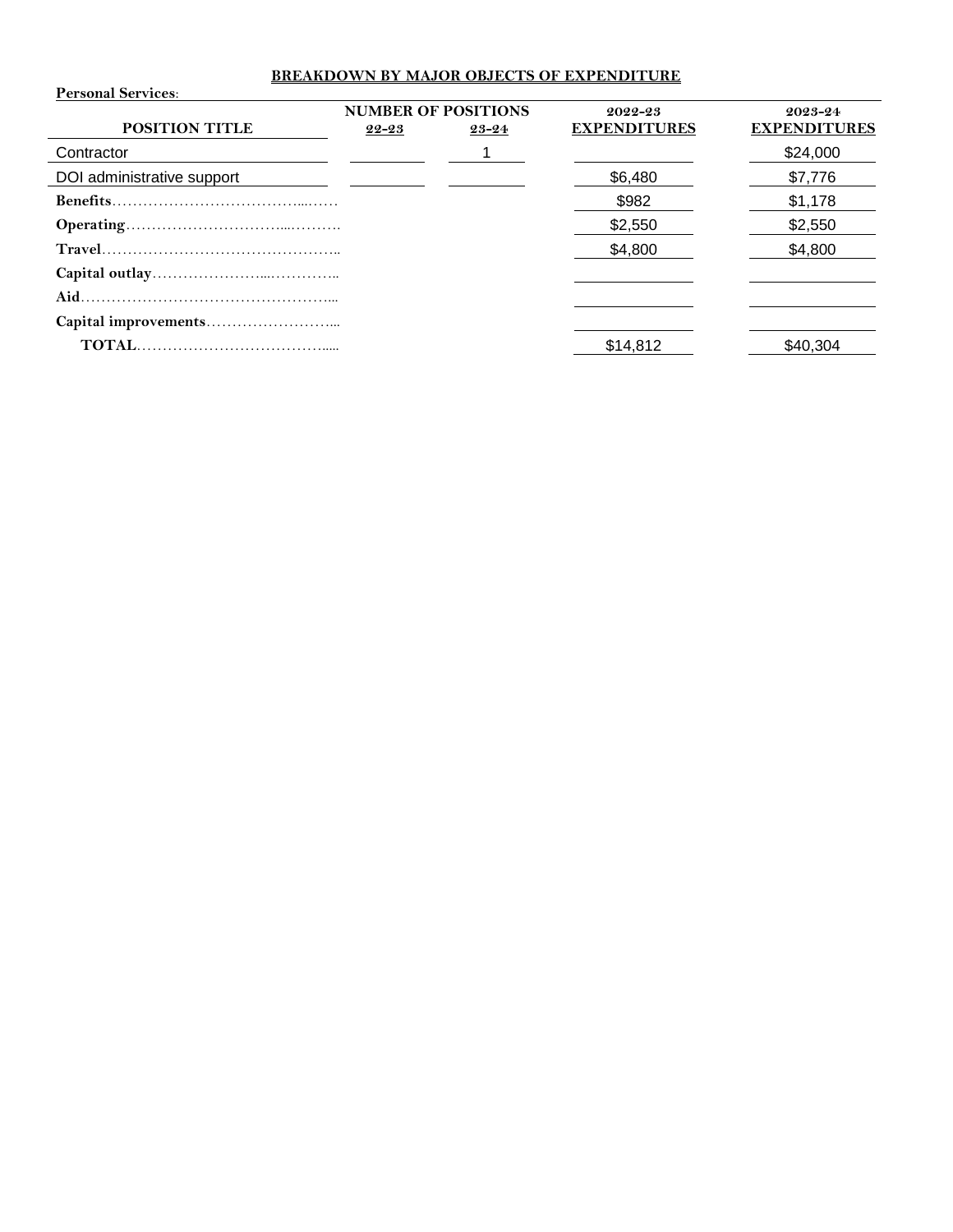**Please complete ALL (5) blanks in the first three lines. 2022**

| LB <sub>(1)</sub><br>737         |                                                 |                                                                               |                     |              | <b>FISCAL NOTE</b> |  |
|----------------------------------|-------------------------------------------------|-------------------------------------------------------------------------------|---------------------|--------------|--------------------|--|
|                                  | State Agency OR Political Subdivision Name: (2) | Department of Administrative Services (DAS)<br>- Employee Wellness & Benefits |                     |              |                    |  |
| Prepared by: (3) Jennifer Norris |                                                 | Date Prepared: (4) 01-07-2022                                                 |                     | Phone: $(5)$ | 402-471-4443       |  |
|                                  |                                                 | <b>ESTIMATE PROVIDED BY STATE AGENCY OR POLITICAL SUBDIVISION</b>             |                     |              |                    |  |
|                                  |                                                 | FY 2022-23                                                                    |                     | FY 2023-24   |                    |  |
|                                  | <b>EXPENDITURES</b>                             | <b>REVENUE</b>                                                                | <b>EXPENDITURES</b> |              | <b>REVENUE</b>     |  |
| <b>GENERAL FUNDS</b>             |                                                 |                                                                               |                     |              |                    |  |
| <b>CASH FUNDS</b>                |                                                 |                                                                               |                     |              |                    |  |
| <b>FEDERAL FUNDS</b>             |                                                 |                                                                               |                     |              |                    |  |
| <b>OTHER FUNDS</b>               |                                                 |                                                                               |                     |              |                    |  |
| <b>TOTAL FUNDS</b>               |                                                 |                                                                               |                     |              |                    |  |
| <b>Explanation of Estimate:</b>  |                                                 |                                                                               |                     |              |                    |  |

LB 737 would adopt the Primary Care Investment Act, which creates the Primary Care Investment Council.

On December 27, 2020 the federal Consolidated Appropriation Act (CAA) became law. It requires group health plans to provide various data on total hospital spending, etc., to the federal government. The purpose of Primary Care Investment Council is to analyze the data collected by the federal government and other data sources for Nebraska, etc., to assist the Legislature in understanding various aspects of health care.

Currently, the State of Nebraska health plans contract with a third-party administrator who complies with the CAA by providing the required data.

LB 737, as introduced, has no fiscal impact to the State of Nebraska health plans.

|                           |       |                            | <b>BREAKDOWN BY MAJOR OBJECTS OF EXPENDITURE</b> |                     |
|---------------------------|-------|----------------------------|--------------------------------------------------|---------------------|
| <b>Personal Services:</b> |       |                            |                                                  |                     |
|                           |       | <b>NUMBER OF POSITIONS</b> | 2022-23                                          | 2023-24             |
| <b>POSITION TITLE</b>     | 22-23 | 23-24                      | <b>EXPENDITURES</b>                              | <b>EXPENDITURES</b> |
|                           |       |                            |                                                  |                     |
|                           |       |                            |                                                  |                     |
|                           |       |                            |                                                  |                     |
|                           |       |                            |                                                  |                     |
|                           |       |                            |                                                  |                     |
|                           |       |                            |                                                  |                     |
|                           |       |                            |                                                  |                     |
|                           |       |                            |                                                  |                     |
|                           |       |                            |                                                  |                     |